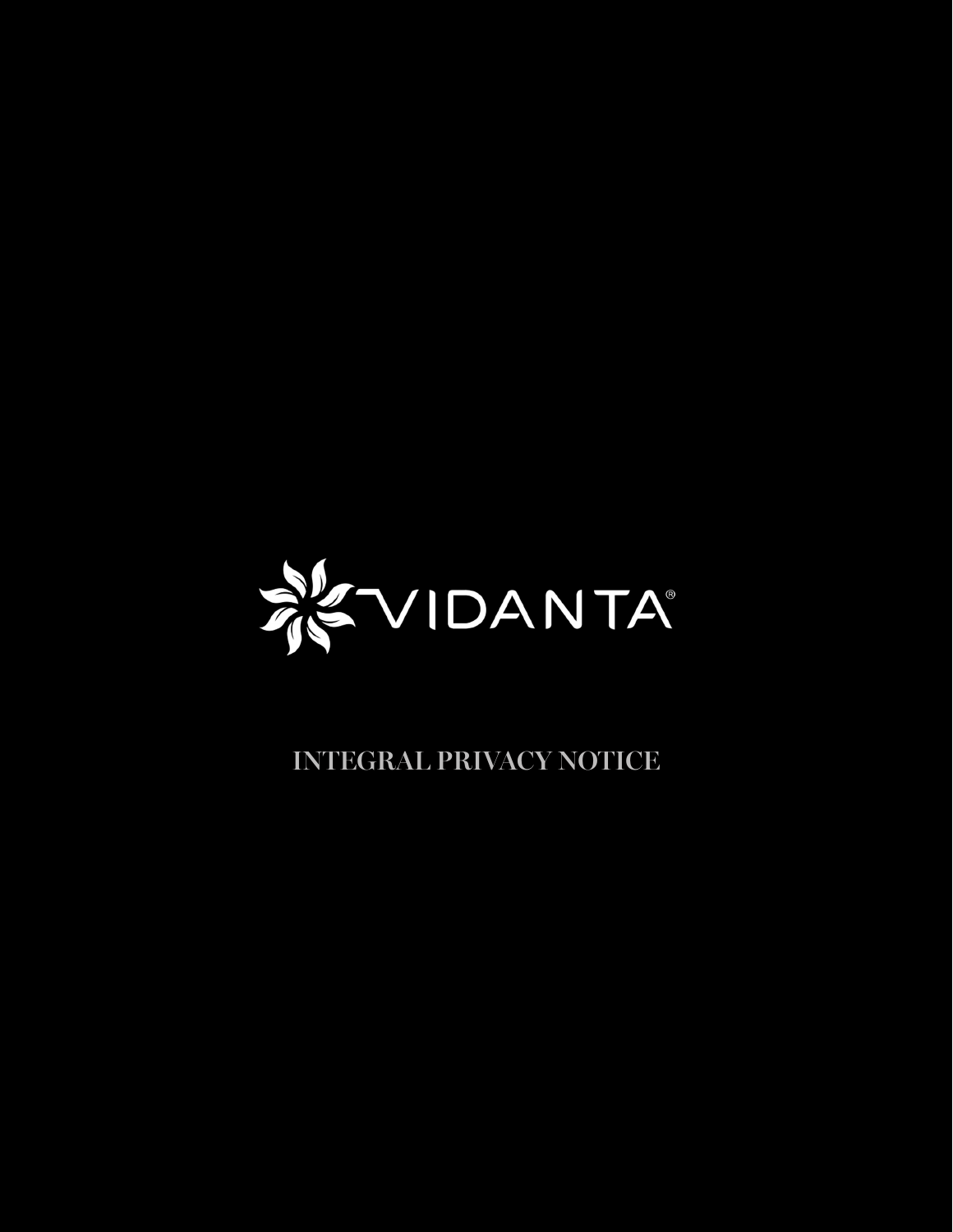### INTEGRAL PRIVACY NOTICE

Desarrollo Marina Vallarta, S.A. de C.V., is a company that markets lodging rights and touristic services from the hotels Grand Luxxe, Kingdom of the Sun y Celebrate Park; located in México (hereinafter and together referred to as "DMV" and/or "we"). DMV is committed to protecting your privacy in accordance with the Federal Law on the Protection of Personal Data held by Individuals (LFPDPPP), its Regulations, and other applicable legal provisions (jointly, Legislation). In addition to the provisions of the corresponding Mexican Legislation on this matter, we follow the best international practices in the management and administration of Personal Data. In any case, we will handle your Personal Data with highest standards of ethics, responsibility, and professionalism. We put at your disposal this Privacy Notice in order to clearly and specifically inform you about the Personal Data we collect, the means by which they are collected, as well as the processing we give to them, always mediating our commitment to protect your privacy, under the highest standards of ethics, responsibility, and professionalism.

# A. IDENTITY AND ADDRESS OF THE DATA CONTROLLER:

Desarrollo Marina Vallarta, S.A. de C.V. Av. Paseo de la Marina Sur, #220, Marina Vallarta, Puerto Vallarta, Jalisco, C.P. 48335.

# B. CONTACT DATA OF PRIVACY OFFICER:

Email: datospersonales@grupovidanta.com Phone: 52 322 226 4000 ext. 64713.

### C. PERSONAL DATA COLLECTED:

For the purposes set forth in this Privacy Notice, DMV may process your Personal Data, which you will directly provide through physical or electronic formats, or by means other than those indicated always in accordance with the Legislation. The Data collected through the indicated means are:

1. IF YOU ARE A CLIENT, WE PROCESS THE FOLLOWING CATEGORIES OF PERSONAL DATA:

- 1.1. Identification Data.
- 1.2. Contact Data.
- 1.3. Fiscal Data.
- 1.4. Financial Data.
- 1.5. Biometrics Data.
- 1.6. Image Data in photograph and/or video.

2. IF YOU ARE A **SUPPLIER**, WE PROCESS THE FOLLOWING CATEGORIES OF PERSONAL DATA:

- 2.1. Identification Data
- 2.2. Contact Data
- 2.3. Fiscal Data
- 2.4. Financial Data
- 2.5. Biometrics Data
- 2.6. Image Data in photograph and/or video.

Under oath, you declare that the Data you provide to **DMV** is true, complete, and accurate. Any false, incomplete, or inaccurate information will be your sole responsibility.

## D. PRIMARY PURPOSE OF PROCESSING PERSONAL DATA THAT GIVE RISE TO THE LEGAL RELATIONSHIP, NECESSARY FOR THE MARKETING OF AGREEMENTS FOR LODGING RIGHTS AND SERVICES THAT YOU ASK DMV:

### 1. IF YOU ARE A CLIENT:

1.1. Fulfillment of contractual obligations. When contacting you, we need to identify you and verify the products and services that we must provide.

- 1.2. Changes in products and services.
- 1.3. Identification, verification, and contact, in any type of legal or business relationship with **DMV** or its subsidiaries.
- 1.4. Billing services and products you buy from us.

1.5. To carry out the payment, collection, and reimbursement processes, if applicable, of the products and services you acquire with us.

1.6. To authenticate your voice at the time of contact through **DMV's** customer service center.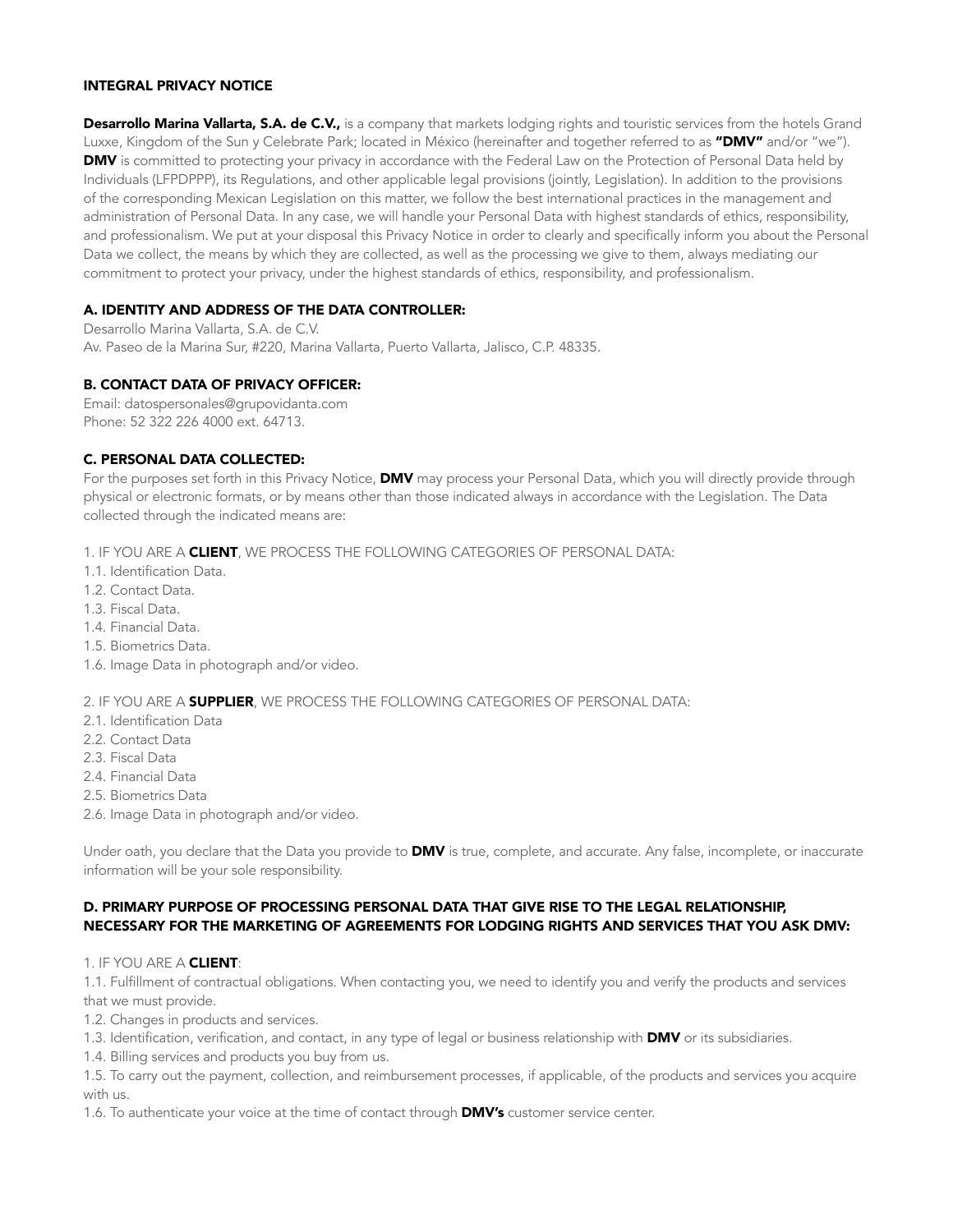### 2. IF YOU ARE A SUPPLIER FOR DMV:

- 2.1. Fulfillment of contractual obligations.
- 2.2. Billing of goods and services purchased.
- 2.3. Payment, reception, and / or return of goods and services purchased.
- 2.4. Identification, verification, and contact.
- 2.5. Security and control of access to our premises.
- 2.6. Video surveillance.

In addition, we use your personal information for the following secondary purposes that are not necessary for the requested service, which give rise to the legal or business relationship with **DMV**, but allow **DMV** to offer you a better service:

1.  $\Box$  To develop studies and programs for marketing or advertising purposes or commercial prospecting.

- $2. \Box$  For recordkeeping oriented to the future provision of products and services.
- $3. \Box$  To inform you in the future of products and services that may be of interest to you.
- 4.  $\Box$  To send advertising, promotions, and newsletters that may be of interest to you from **DMV.**
- 5.  $\Box$  To make surveys regarding the quality of **DMV's** products and/or services.

In case you do not want your Personal Data to be used for any or all of the secondary purposes, mark with an "x" inside the check box. If box (es) is (are) not marked, you express your consent to process your Data for the secondary purposes mentioned above. Refusing to use your Personal Data for these secondary purposes cannot be a reason for us to deny you services and products that you request or contract with us.

If you are reading this Privacy Notice on our website or have it available through any other means of electronic communication and you object to the processing of Secondary Purposes above-mentioned, please contact our Privacy Officer to request it through the authorized formats, which you can find in the following link:

https://avisos.vidanta.com/formatosARCO/en/nuevovallarta/SDA-NV-Desarrollo-Marina-Vallarta.pdf

# E. PERIOD OF CONSERVATION OF YOUR PERSONAL DATA:

DMV will keep your Personal Data during the contractual relationship with you; according to the terms established in the Fiscal Code of the Federation and applicable laws or until you ask **DMV** to eliminate them.

## F. OPTIONS AND MEANS THAT THE DATA CONTROLLER OFFERS TO LIMIT THE USE OR DISCLOSURE OF PERSONAL DATA:

If you wish to express your refusal to receive promotions or commercial communications from us, you may request your registration in our Exclusion List by sending your request by certified mail addressed to the Privacy Officer, at our offices located in Av. Paseo de las Moras, s/n, Fracc. Náutico Turístico Nuevo Vallarta, Bahía de Banderas, Nayarit, México, C.P. 63735. In the envelope containing your application, you must write or include in large and visible letters the inscription "URGENT: REQUEST TO LIMIT THE USE OR DISCLOSURE OF MY PERSONAL DATA".

### G. MEANS OF EXERCISING RIGHTS OF ACCESS, RECTIFICATION, CANCELLATION, OPPOSITION AND REVOCATION OF CONSENT TO THE PROCESSING OF YOUR PERSONAL DATA, DATA PORTABILITY, AND THE RIGHT TO BE FORGOTTEN:

By order of law you can access, rectify, cancel or opposite to use and/or process your personal information, revoke the consent for processing of your Personal Data, request the right of portability of your Personal Data, as well as request the right to be forgotten as follows:

1. Access: If you want to know what Personal Data we have in our database, why we use it, and how we are processing your personal information.

2. Rectification: If you want to request the rectification in one or more of your Personal Data in case it is wrong, needs change, or is incomplete.

- 3. Cancellation: If you want DMV to delete from our records and/or database your Personal Data.
- 4. Opposition: If you want to refuse DMV the use of your Personal Data.
- 5. Data Portability: The holder/interested party may request their Personal Data be granted to the responsible and/or request to responsible to transmit them to another responsible without him/her being prevented from doing so.
- 6. Right to be forgotten: To request the deletion of Data in the general internet search engines without delay, provided that they are no longer necessary according to their purpose, the consent is withdrawn, or they are treated unlawfully.
- 7. Revocation of consent to the processing of your Personal Data: Request that your Data no longer be processed by DMV.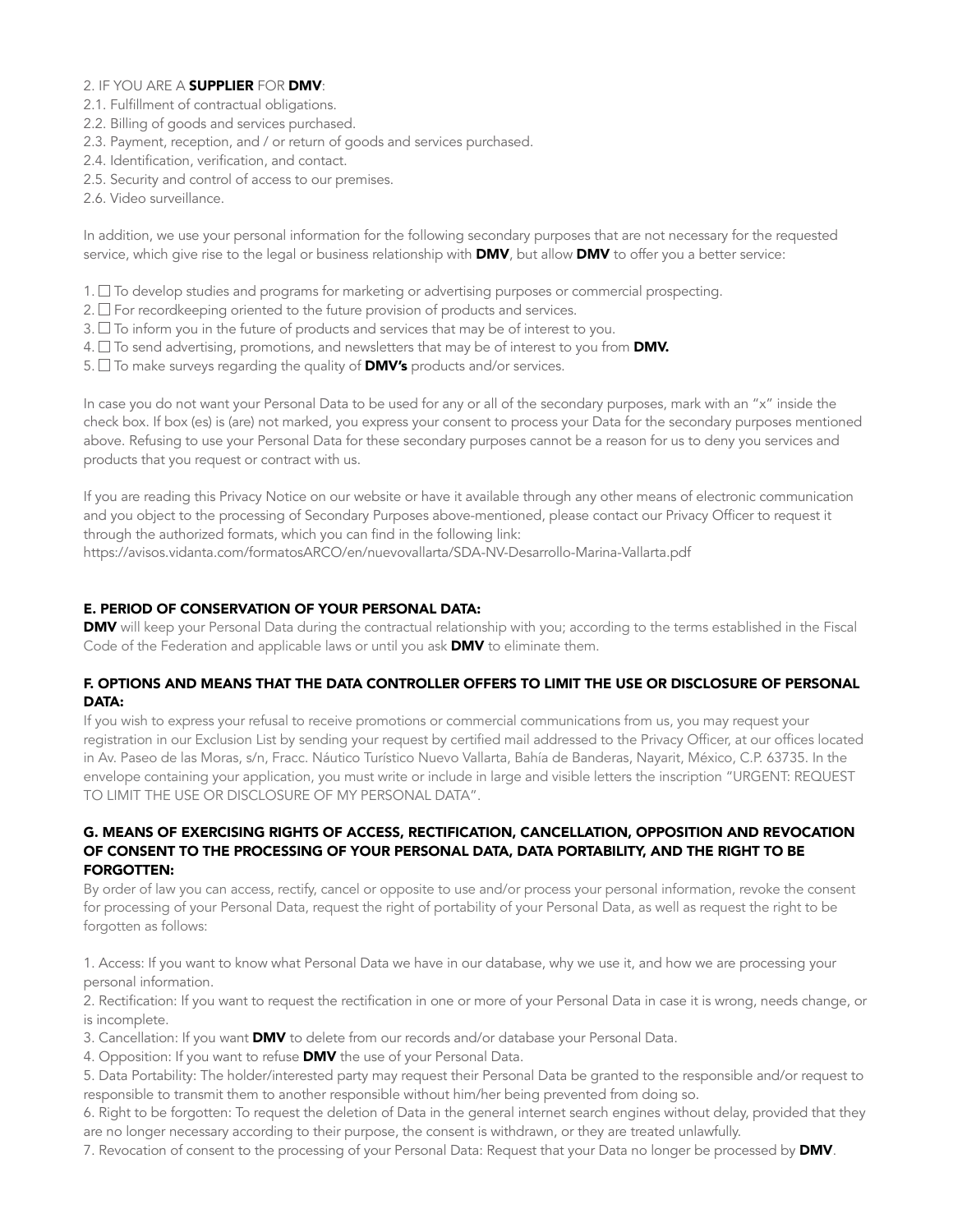To exercise any of the aforementioned rights, you must send your request in writing and by certified mail addressed to the Privacy Officer, at our office located in Av. Paseo de las Moras s/n, Fracc. Náutico Turístico Nuevo Vallarta, Bahía de Banderas, Nayarit, México, C.P. 63735. In the envelope containing your application, you must write or include in large and visible letters the inscription "URGENT: ARCO RIGHTS REQUEST". For the purposes of the foregoing, you or your legal representative may download the "ARCO Rights Exercise Format" available through the following link: https://avisos.vidanta.com/formatosARCO/en/nuevovallarta/SDA-NV-Desarrollo-Marina-Vallarta.pdf , but the request must be sent by certified mail and must be accompanied by the documentation that is indicated in the format, with the purpose that the " Privacy Officer" can authenticate your identity and/or that of your legal representative.

The "Privacy Officer" will communicate the answer to you or your legal representative within a maximum period of 20 (twenty) business days from the date on which the notification of your request takes effect. If your request is appropriate, it will be effective within 15 (fifteen) business days following the date on which you were notified of the response.

However, it is important to take into consideration that we will not be able to satisfy your request for ARCO rights in all cases, as it is possible that for some legal obligation we will have to continue to process your Personal Data. If this is the case, we will let you know the corresponding obligations and proceed, if necessary, to block them for their conservation according to the period of time the law requires until their definitive disposal.

If you exercise your right of access to your Personal Data, we will offer you the following options (please indicate in your request which of the two options you want):

1. Send you by e-mail (or the address indicated in your request) your Personal Data in a declarative way. In that statement we will provide you with a complete list of all your Personal Data we have in our database. What **DMV** considers appropriate according to the Holder, may mark different means to reproduce the information, always in accordance with the law.

1.1. If you wish to see the systems, covers, physical documents, or databases that contain your Personal Data, we will offer you the "right of access in site" through an appointment agreed by our "Privacy Officer" at Av. Paseo de las Moras s/n, Fracc. Náutico Turístico Nuevo Vallarta, Bahía de Banderas, Nayarit, México, C.P. 63735. Such access will be available for no longer than 15 (fifteen) days from the date we respond to your request.

#### During your visit:

1.1.1. You will be allowed to see only your Personal Data. We reserve the right to block any confidential information, proprietary information, industrial secret, bank secrecy, technical secrecy, trade secret, professional secrecy, or third party Personal Data.

2. The mechanisms and procedures so that, where appropriate, the Holder may REVOKE his consent to the processing of his Personal Data. In certain circumstances, the revocation of your consent will imply (i) that the Data Controller can't continue providing the services you requested, or (ii) the conclusion of your business relationship with us:

2.1. By means of a separate sheet, you may request the revocation of your consent for processing your Personal Data by sending your request by certified mail addressed to the Privacy Officer to our offices located at Av. Paseo de las Moras s/n, Fracc. Náutico Turístico Nuevo Vallarta, Bahía de Banderas, Nayarit, México, C.P. 63735. In the envelope containing your application, you must write or include, in large and visible letters, the inscription "URGENT: RIGHT OF REVOCATION".

For questions or more information regarding the procedure or means to (i) limit the use or disclosure of Personal Data, (ii) exercise ARCO rights (access, rectification, cancellation, and opposition), or (iii) exercise the right to revoke consent, we provide you with the following contact details:

E-mail: datospersonales@grupovidanta.com or contact the Privacy Officer at the following telephone number: 52 322 226 4000 Extension 64713.

## H. TRANSFER OF DATA:

As part of a business group, DMV may transfer your Personal Data with affiliated companies of the same group, as well as with independent third parties in order to comply with the services you request and for the purposes indicated below: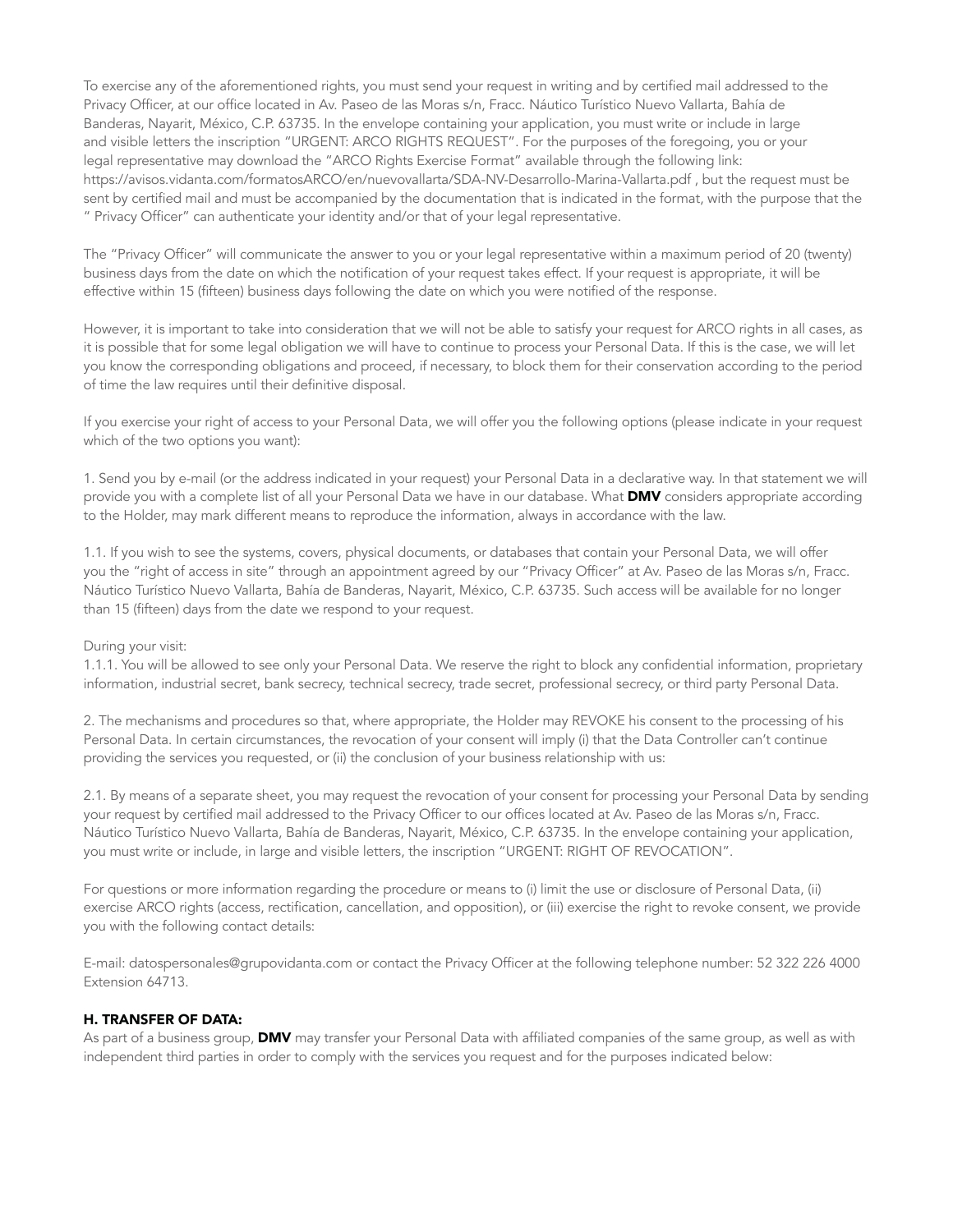| <b>ADDRESSEE OF PERSONAL DATA</b>                                                                               | <b>PURPOSE(S)</b>                                                                                                                                                                                           | <b>REQUIRES CONSENT</b> |
|-----------------------------------------------------------------------------------------------------------------|-------------------------------------------------------------------------------------------------------------------------------------------------------------------------------------------------------------|-------------------------|
| $\Box$ Subsidiary companies and specialized third<br>parties                                                    | Prospecting and profiling potential clients.<br>Evaluating customer satisfaction and quality<br>service.<br>Sending promotions and advertising.<br>Transportation service, if requested.<br>Parcel service. | <b>No</b>               |
| □ Bank of America, N.A.                                                                                         | Subscription to credit card program.                                                                                                                                                                        | Yes                     |
| Barclays Bank PLC.                                                                                              | Subscription to credit card program.                                                                                                                                                                        | Yes                     |
| □ VCM Capital, S.A.P.I. de C.V.                                                                                 | Application for financing.                                                                                                                                                                                  | Yes                     |
| □ GCV Vacations, S.A. de C.V.                                                                                   | Application for financing.                                                                                                                                                                                  | Yes                     |
| $\Box$ Mexican banking institutions                                                                             | Payments process and/or refunds, if<br>applicable.                                                                                                                                                          | No                      |
| □ Operadora PayPal de México,<br>S. de R.L. de C.V.                                                             | Payments process and/or refunds, if<br>applicable.                                                                                                                                                          | Yes                     |
| □ MapfreTech, S.A.                                                                                              | Travelers insurance application, if requested.                                                                                                                                                              | Yes                     |
| □ CareFree Flights MX, S.A. de C.V.                                                                             | Sending promotions.                                                                                                                                                                                         | Yes                     |
| $\Box$ 3RD Home LTD.                                                                                            | Subscription with exchange company.                                                                                                                                                                         | Yes                     |
| □ International Cruise & Excursions, INC (ICE)                                                                  | Subscription with exchange company.                                                                                                                                                                         | Yes                     |
| $\Box$ Resort Condominiums International<br>de México, S. de RL de C.V. (RCI)                                   | Subscription with exchange company.                                                                                                                                                                         | Yes                     |
| $\Box$ The San Francisco Exchange Company<br>(SFX)                                                              | Subscription with exchange company.                                                                                                                                                                         | Yes                     |
| $\Box$ Interval International, INC. / Intercambios<br>Internacionales de Vacaciones, S.A. de C.V.<br>(INTERVAL) | Subscription with exchange company.                                                                                                                                                                         | Yes                     |

In case you do not want your Personal Data to be transferred for some (or all) of these purposes, indicate it by marking with an "x" the checkbox at the left of each option. If the box(es) is(are) not marked, you state your consent to transfer your Data for such purposes and to those recipients.

If you are reading this Privacy Notice on our website or have it available through any other remote means of electronic communication and you do not want your Personal Data to be transferred for some (or all) of these purposes above-mentioned, please contact our Privacy Officer to request it.

# I. MECHANISMS FOR THE PROTECTION OF YOUR INFORMATION:

- 1. Personal Data Security Management System.
- 2. Implementation of security measures based on ISO 27001.
- 3. Security procedures with our staff.
- 4. Limited access to our facilities.

#### J. ELECTRONIC MEDIA, COOKIES, OR WEB BEACONS:

We inform you that on our website we use cookies and other technologies through which it is possible to monitor your browsing behavior based on IP and the places it comes from. The Personal Data we collect through forms are the name and email.

You can disable all cookies, avoid accepting new cookies, and make your browser notify you when you receive a new cookie through the "help" button found in the toolbar existing on most browsers.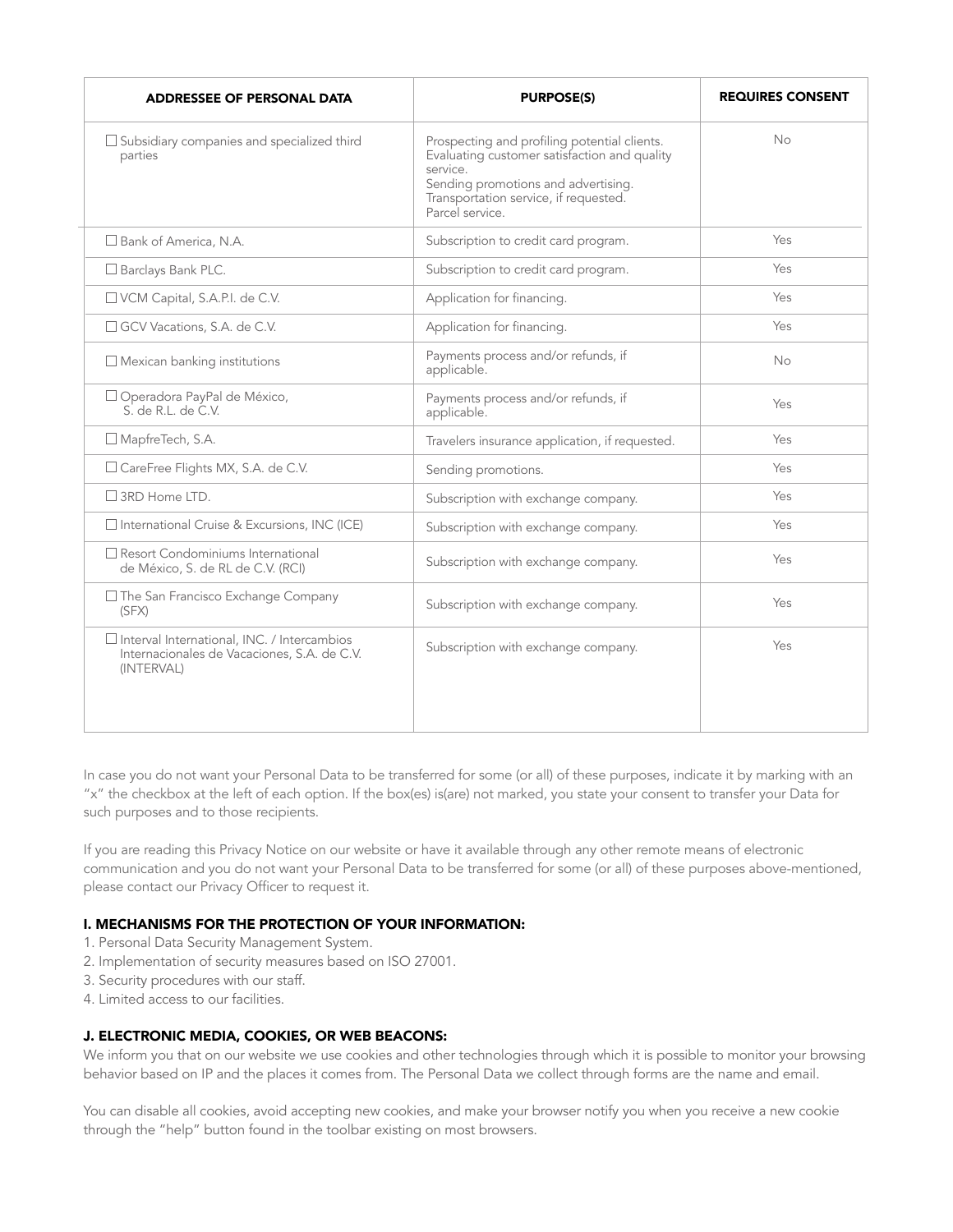# K. MEANS OF COMMUNICATION FOR CHANGES AND/OR MODIFICATIONS TO THE PRIVACY NOTICE:

DMV reserves the right to change this Privacy Notice at any time. If there is a change in this Privacy Notice, DMV will communicate it by posting a notice on our website https://avisos.vidanta.com/en/dmv.pdf For your safety and peace of mind, check at any time the content of this integral Privacy Notice on our website to be informed about updates, changes, or modifications.

# L. DISPUTE SETTLEMENT:

In the event of a dispute arising from this Privacy Notice, the parties will first try to resolve it through negotiations in good faith and may be assisted by a professional mediator. If, after a maximum of 30 (thirty) days of negotiation, the parties have not reached an agreement, the provisions of the Federal Law for the Protection of Personal Data held by Individuals shall be complied by the National Institute of Transparency, Access to Information and Protection of Personal Data.

# M. JURISDICTION:

By accepting this Privacy Notice, you waive any other jurisdiction and laws that may apply. This Privacy Notice is ruled by Mexican laws, and any dispute will be resolved by the competent Mexican authorities.

## N. LEGAL BASIS OF THE PRIVACY NOTICE:

• The LFPDPPP (Federal Law for the Protection of Personal Data Held by Individuals) which is the law that is responsible for protecting Personal Data in Mexico.

• The RGPD (Regulation (EU) 2016/679 of the European Parliament and the Council of 27 April 2016 on the protection of natural persons) which is the new European Union regulation for the monitoring of the treatment of Personal Data.

# O. AUTHORITY:

If you believe that your right to the protection of your personal data has been damaged by any conduct or omission on the part of DMV, or presumes any violation of the provisions of the Federal Law on Protection of Personal Data Held by Individuals, its Regulation, and other applicable ordinances, you may file your disagreement with the National Institute of Transparency, Access to Information and Protection of Personal Data (INAI).

# P. VALIDITY:

This is the most current version of our Privacy Notice, which became effective as of April 20, 2018. Last update August 06, 2019.